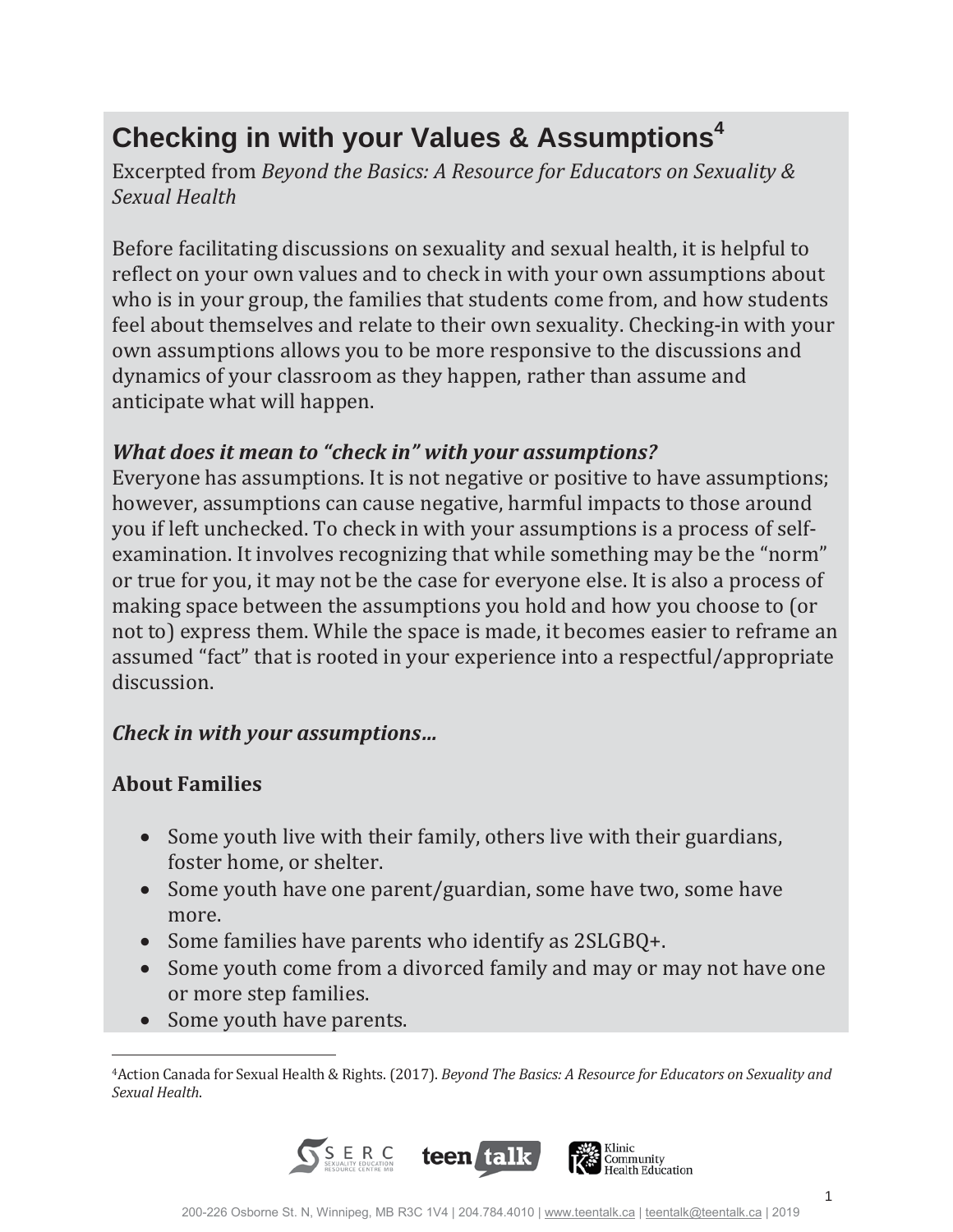- Some youth are not biologically related to either parent.
- Some youth are a result of assisted reproduction technologies.
- Some youth come from a loving family; some do not.
- Some youth come from an emotionally, physically, or sexually abusive home.
- Some youth have diverse cultural and religious beliefs, which are necessarily apparent.
- Some youth have little or no personal freedom
- Some youth have little or no supervision at home.
- Some youth are unable to discuss sexuality and sexual health with their families.
- Some youth openly discuss sexuality and sexual health with their families.

# **About Bodies**

- Some youth have little or no idea about how the body works, including sexual functioning.
- Genitals are diverse and most do not look like those depicted in textbooks and diagrams.
- Some youth have ambiguous genitals; some are intersex.
- Some penises are circumcised; some are not. Some vulvas have been cut; some have not (it may have included the labia and/or the clitoris)
- Genitals do not indicate what someone's gender identity is, someone's gender identity does not dictate what genitals they may have.
- Some youth who appear very large or small are entirely comfortable with their bodies.
- Some youth have visible disabilities; some have invisible disabilities.

# **About Gender and Gender Identity**

- Some youth are questioning their gender and this may not be physically apparent.
- Some youth will identify with a gender other than the sex they were assigned at birth.
- Many youth will identify as women/girls and men/boys; some youth will not. Gender is an internal sense and is not binary (e.g., trans, androgynous, gender fluid and an endless amount more).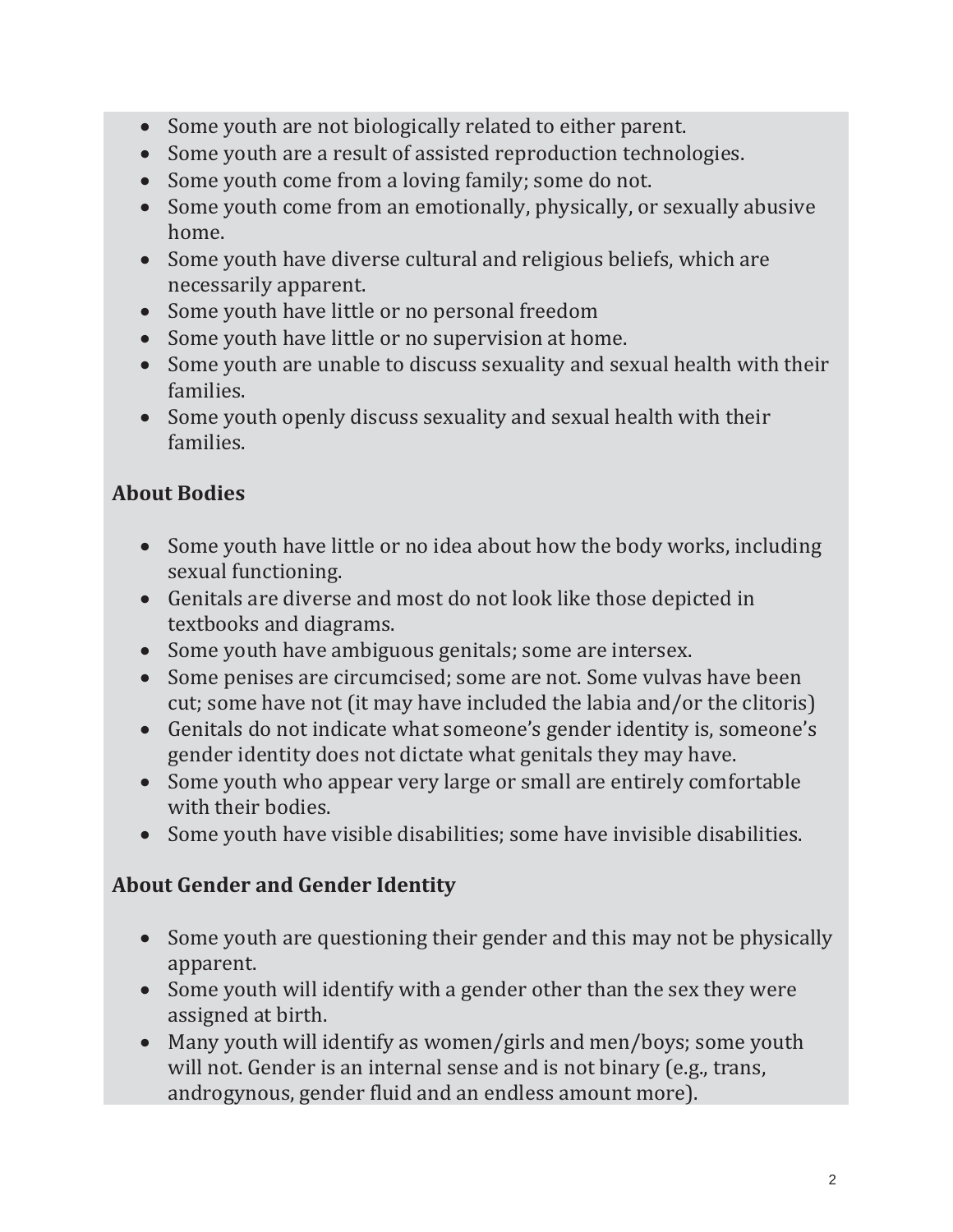- Assigned sex is not the same as gender identity.
- Some people might use different words for their bodies that more comfortably reflect their gender identity.
- We cannot make assumptions about a student's gender identity based on the way they look, dress, act, or by their name.
- Some youth have rigid ideas about gender regarding roles, norms, rights, responsibilities, and potential aspirations.

# **About Sexual Orientation**

- Some youth identify as straight, or heterosexual. Some youth identify as lesbian, gay, and/or bisexual; some as queer; some as Two Spirit; some as pansexual; some as asexual; and may be questioning their sexual orientation. Sometimes these identities get shorthanded as 2STLGBQ+ and queer.
- Some 2STLGBQ+ youth do not reveal their sexual orientation to others, including family and friends.
- We cannot make assumptions about a youth's sexual orientation based on the way they look, dress or act.
- Youth who are "out" or who are perceived to be 2STLGBQ+, may not feel-or be -safe in their school. We cannot assume whether a student is "out" by the way they look, dress, or act.
- Sexual orientation, like gender identity, is an identity that must be selfdefined and self-disclosed.
- You cannot assume a youth's sexual orientation.

# **About Sexual Activity**

- Some youth are sexually active; some are not. Some youth who are not currently sexually active have been sexually active in the past.
- Sexual active describes a wide variety of experiences. It includes masturbation and goes beyond vaginal, oral, and/or anal sex.
- Some youth may have experienced pregnancy and you cannot tell this only based on who decided to parent.
- Some youth have experience non-consensual sexual activity (e.g., sexual abuse, sexual assault, and sexual coercion).
- There are limitless ways that survivors react to, cope and deal with experiences of sexual violence.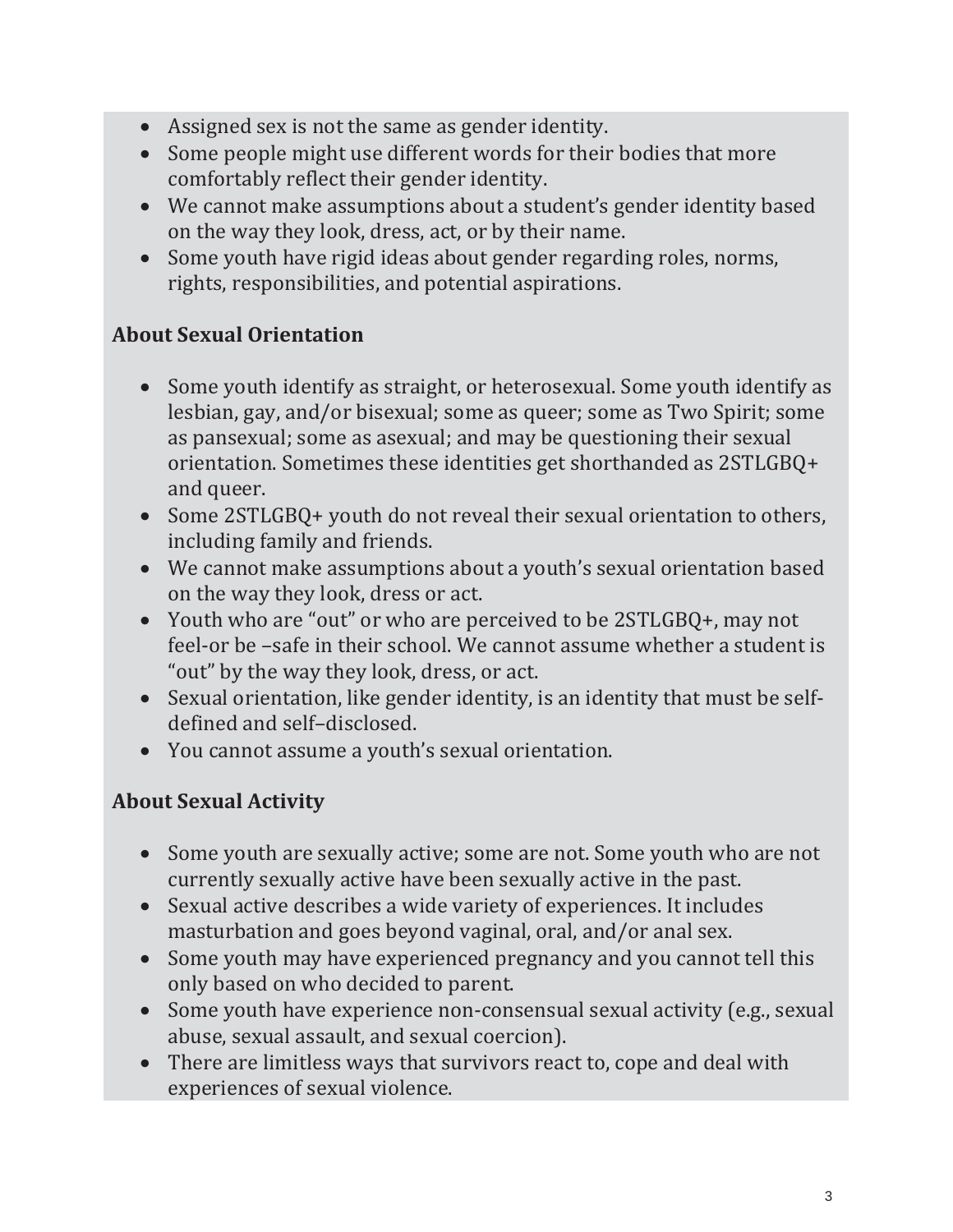# Guidelines for Answering Questions about Sexuality<sup>5</sup>

Adapted from Our Whole Lives: Lifespan Sexuality Education

When answering anonymous questions about sexuality, keep in mind the development/maturity level, cultural background, and other visible or invisible diversity characteristics of the group. Also, do your best to identify the kind of question that is being asked and formulate your answer accordingly.

## **Information Questions**

- Be honest. If you don't know the answer, say so; find the answer and report it at the next session. It's also OK to acknowledge when a question is a bit awkward. Come across as a real human being.
- Answer questions age-appropriately for pre-adolescent children. Give simple, fairly concrete answers. Don't give too much, unnecessary information. Avoid jargon, use plain language.
- If you aren't sure what a young person is asking, you might ask "What" have you already heard about that?" or "Are you asking...?"
- Pre-and early adolescents ask a lot of "What happens" questions; for example, "What happens when you get your period?" Be sure to address both the physical changes as well as the emotional changes.
- After answering a question, ask, "Does that answer your question?" or "Was there more you wanted to know?"

# "Am I Normal?" Questions

- These questions are typically disguised, so be on the lookout for them. Sometimes they are posed as general information questions or as "I have a friend who..." questions.
- Answer in a reassuring and comforting tone. Be sure to discuss the range of normal and individual differences.
- Never imply in a group setting that you've guessed that you're answering an "Am I normal?" question.

<sup>&</sup>lt;sup>5</sup>Wilson. P.M. (2014). Our Whole Lives. Sexuality Education for Grades 7-9. Second Edition.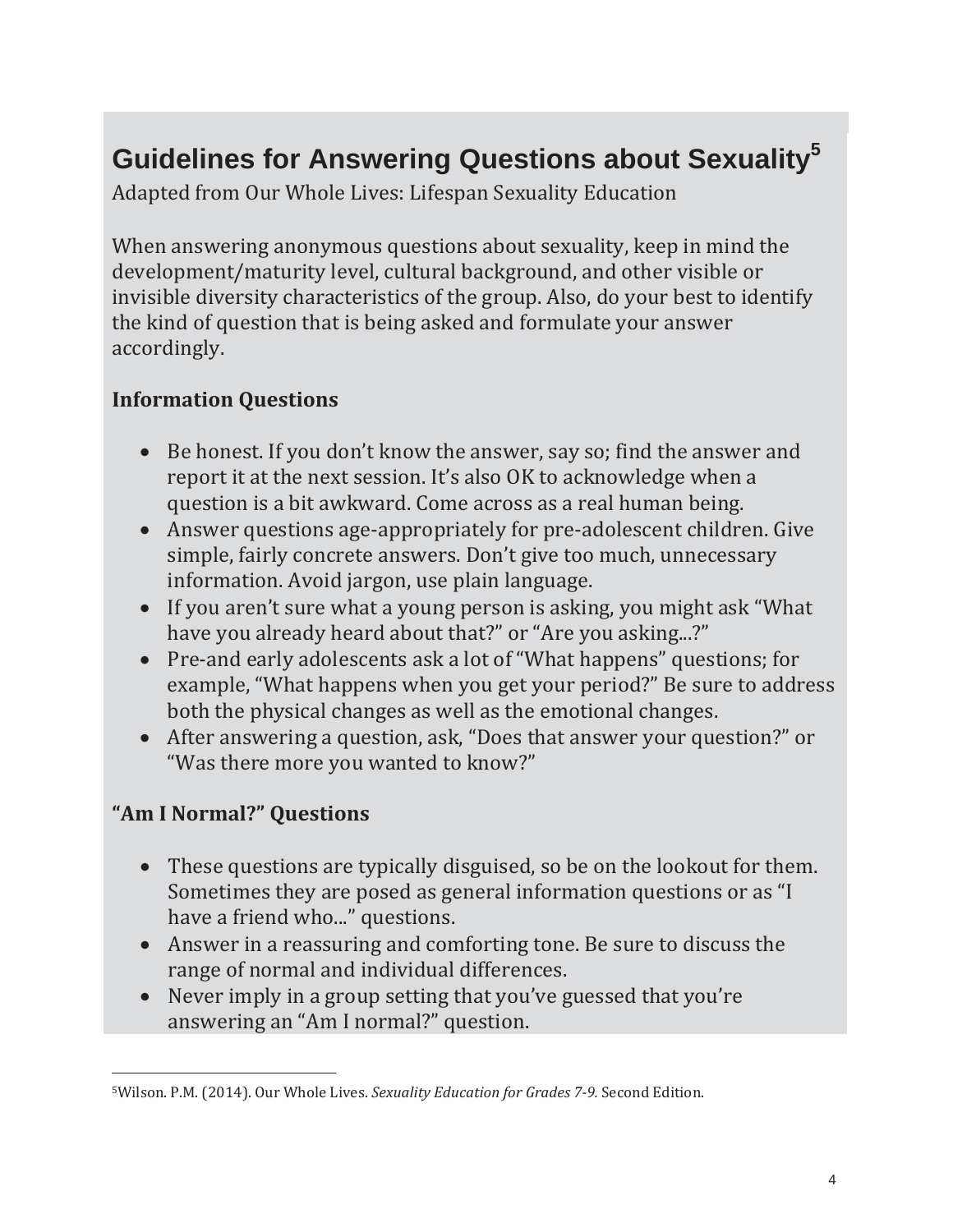# **ValueǦLaden Questions**

- Do not impose your own personal values on the group or be judgmental.
- Adhere to values of respect, responsibility and inclusion.
- When controversial issues come up, always discuss the range of values. If participants voice only one point of view, it's your role to bring up other points of view (including those that may be counter to your own point of view).
- When a value-laden question refers to something "my parents told me," be sensitive to those beliefs and be careful not to criticize them even if they are disrespectful. However, go on depersonalize and a say, "While" that is a commonly-held value, there are a range of values on that topic. For examples, others believe that..."
- Encourage young people to discuss values with important people in their lives such as family, teachers, and peers.

### **ShockǦValue Questions**

- The point of a shock-value question is to shock you, knock you off balance, or embarrass you. The goal is not to get real answer to a question. So you must become "unshockable." If you are unshockable, the questioner will eventually stop the behaviour because it is unsatisfying. Your ability to be unshockable will increase with experience.
- Feel free to identify shock-value questions for what they are without missing a beat...and then move on.
- Remember shocking questions are not always shock-value questions. What young people genuinely want to know about can sometimes be shocking to adults. Questions about explicit sexual behaviour can fall into this category and they deserve an honest answer. For example, "What is a blowjob?" can be answered with "When someone puts their mouth on a penis to feel good."

### **Questions about Explicit Sexual Behaviour**

• Answer explicit questions in a simple, honest and sexuality-positive manner. The goal is to be straightforward and clear without being overly descriptive or provocative.